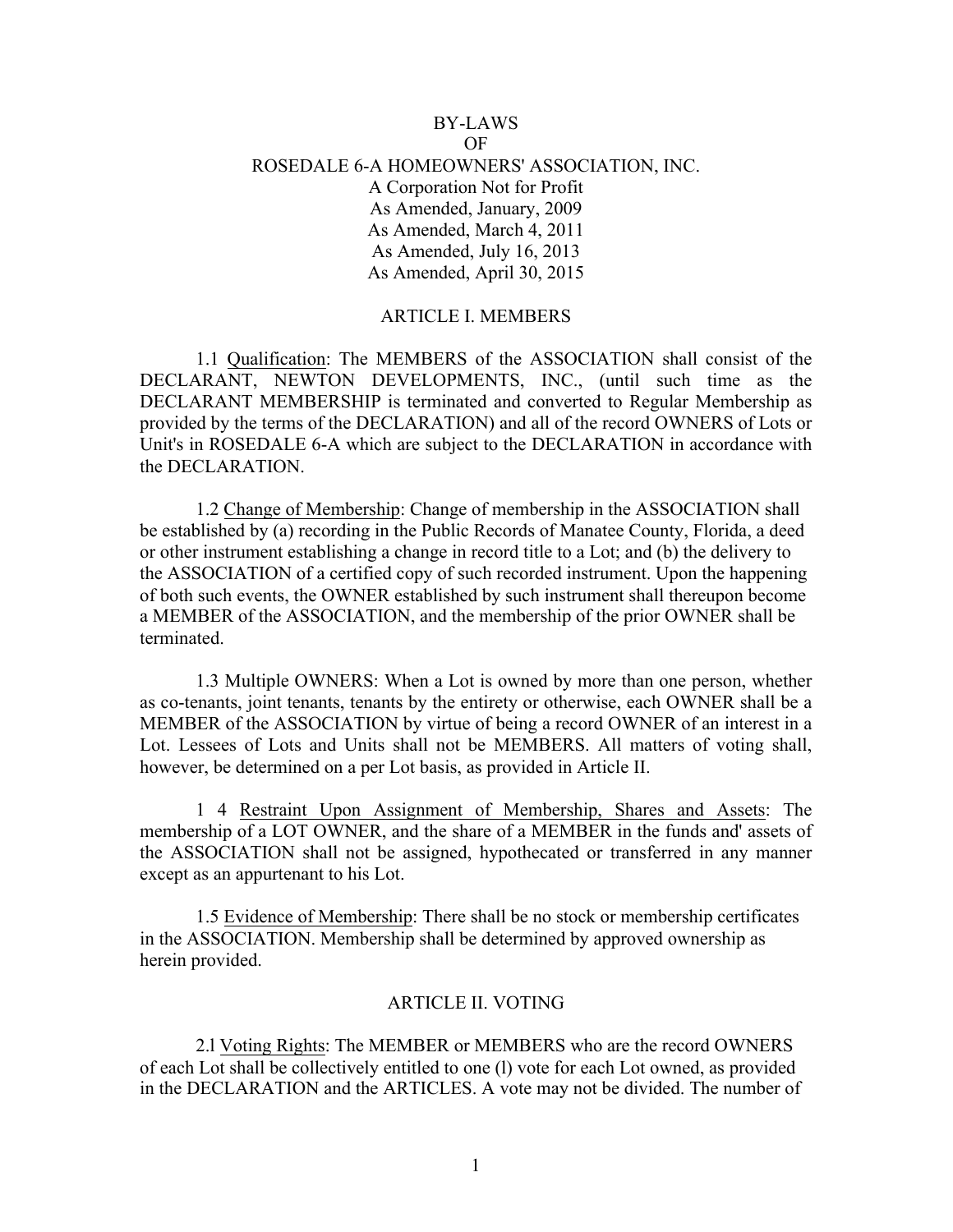votes that the DECLARANT MEMBER is entitled to cast shall be determined from time to time as provided in the DECLARATION until such time as the DECLARANT MEMBER shall be deemed a REGULAR MEMBER.

2.2 Voting Procedure: The single or multiple OWNERS of each Lot who are REGULAR MEMBERS shall have one vote for each Lot owned and the DECLARANT MEMBER shall have the number of votes provided for in the DECARATION. A1l determination of requisite majorities and quorums for all purposes under the DECLARATION, the ARTICLES and these BY-LAWS shall be made by reference to the number of votes of the REGUTAR MEMBERS entitled to vote, plus the number of votes, if any, to which the DEVELOPER MEMBER is entitled to vote. Decisions of the ASSOCIATION shall be made by a majority of the votes entitled to be cast by MEMBERS represented at a meeting at which a quorum is present, unless a greater percentage is required by the DECLARATION, the ARTICLES, or these BY-LAWS.

2.3 Quorum: A quorum shall exist when the MEMBERS representing 30 percent of all votes are present, either in person, by designated voting representative or by proxy.

2.4 Designation of Voting Representative: The right to cast the vote attributable to each Lot owned shall be determined by a certificate filed with the ASSOCIATION, signed by all OWNERS of the Lot. If no such certificate is filed, the presiding officer at any meeting may make such rulings as may be reasonable to the allocation of the motels) attributable to a Lot among multiple OWNERS, or the right of a representative of a corporate, partnership or similar OWNER to vote, provided that such rulings are uniformly applied and remain always subject to appeal to the vote of the full membership. The right to cast the vote is further limited to the provisions of this section:

(a) Single OWNER; If one natural person owns the Lot, that person shall be entitled to cast the votes for his or her Lot.

(b) Multiple OWNERS: If a Lot is owned by more than one person, either as co-tenants or joint tenants, the person(s) entitled to cast the votes for the Lot and the number of votes each person is entitled to cast shall be designated by a certificate signed by all of the record OWNERS and filed with the Secretary of the ASSOCIATION.

(c) Corporations: If a Lot is owned by a corporation, the officers or employees thereof entitled to cast the votes for the Lot and the number of votes each person is entitled to cast shall be designated by a certificate executed by an executive officer of the corporation and attested by the Secretary or an Assistant Secretary, and filed with the Secretary of the ASSOCIATION.

(d) Partnership: If a Lot is owned by a general or limited partnership, the general partner(s) entitled to cast the votes for the Lot and the number of votes each person is entitled to cast shall be designated by a certificate executed by all general partners and filed with the Secretary of the ASSOCIATION.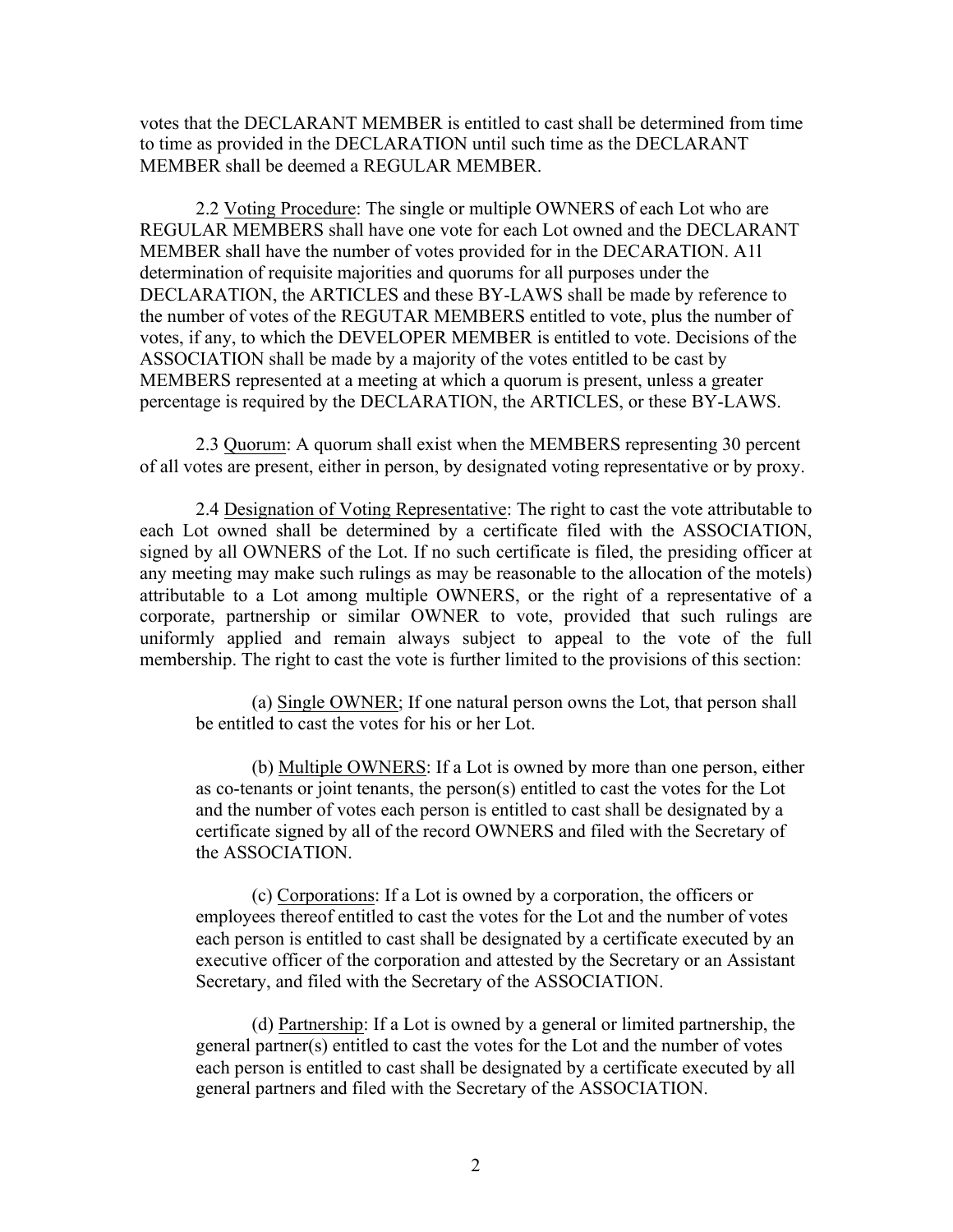(e) Trustees: If a Lot is owned by a trustee or trustees, such trustee or trustees shall be entitled to cast the votes for the Lot. Multiple trustees may designate a single trustee, or a beneficiary entitled to possession, and a single trustee may likewise designate such beneficiary as the person entitled to cast the votes for the Lot by a certificate executed by a1l trustees and filed with the Secretary of the ASSOCIATION.

(f) Estates and Guardianships: If a Lot is subject to administration by a duly authorized and acting Personal Representative or Guardian of the property, then such Personal Representative or Guardian shall be entitled to cast the votes for such Lot upon filing with the Secretary of the ASSOCIATION a current certified copy of his or her Letters of Administration or Guardianship.

(g) Tenants by the Entirety: If a Lot is owned by a husband and wife as tenants by the entirety, they may designate the voting member(s) in the same manner as other multiple OWNERS. If no certificate designating a voting MEMBER is on file with the ASSOCIATION, and only one of the husband and wife is present at a meeting, he or she may cast the votes for their Lot(s) without the concurrence of the other OWNER.

h) Certificate: Whenever a certificate designating a voting representative is permitted or required, such certificate shall, once filed, be valid until revoked. If a certificate is not filed, the Lot shall not be counted in determining a quorum, unless all OWNERS required to execute such certificate are present, in person or by proxy, and such LOT OWNERS shall lose their vote on any particular matter unless they concur on the manner in which the vote of the Lot is to be cast on that matter.

2.5 Approval or Disapproval of Matters: Whenever the decision of any MEMBER is required upon any matter, whether or not the subject of an ASSOCIATION meeting, such decision shall be expressed by the same person who would cast the vote of such OWNER if at an ASSOCIATION meeting, unless the joinder of record OWNERS is specifically required by the DECLARATION or these BY-LAWS.

2.6 Proxies: Votes may be cast in person or by proxy. A proxy shall be in writing and signed by the designated voting representative(s), or the OWNER, if no voting representative(s) have been designated. A proxy shall be valid only for the particular meeting designated in the proxy, and must be filed with the Secretary of the ASSOCIATION before the appointed time of the meeting or any adjournments thereof. A properly executed and delivered proxy may be revoked by a writing delivered to the Secretary prior to the appointed time of the meeting or any adjournments thereof, or by the attendance in person of the persons executing said proxy at any meeting or adjournment thereof. In no event shall a proxy be valid for days after the date of the first a period longer than ninety (90) days after the date of the first meeting for which it was given.

2.7 Method of Voting: Subject to the provisions of the DECLARATION, voting may be by roll call, voice vote or by written ballot; provided that whenever written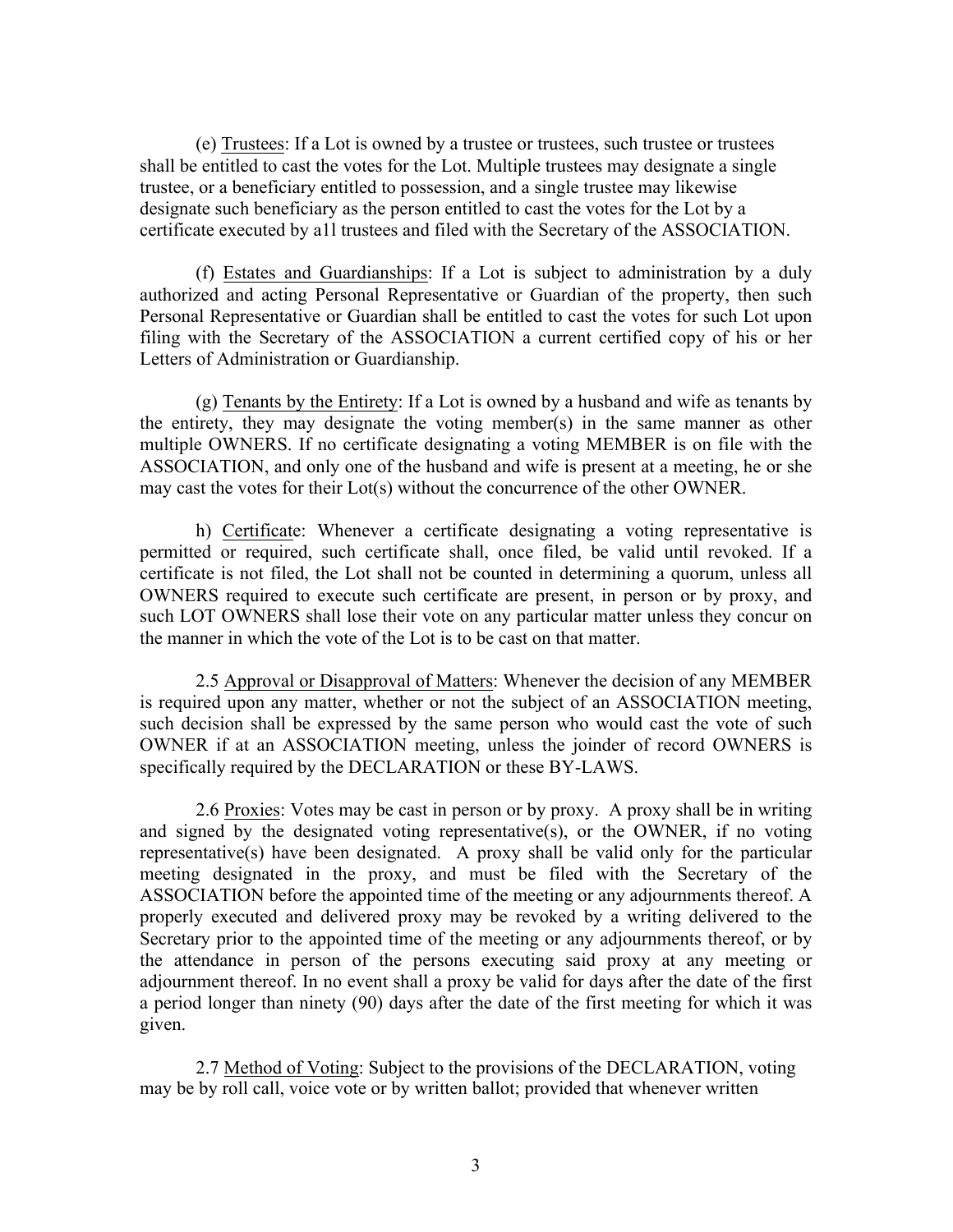approval is required by the DECLARATION, or whenever any amendment to the DECLARATION is proposed, or when any borrowing of funds, pledge, or other disposition of ASSOCIATION Property or asset is proposed, the voting shall be by written ballot. Routine matters such as approval of minutes, adjournment, acceptance of reports, parliamentary questions and social business may be determined by ''yeas'' and "nays," provided, that any five (5) voting MEMBERS, or the chairman, may require a roll call vote.

# ARTICLE III. MEETINGS of MEMBERS

3.l Annual Meeting: The annual meetings of the MEMBERS shall be held during the month of January of each year on a day and at a time determined by the BOARD; provided that notice pursuant to Section 4.3 is given at least thirty (30) days prior to the date set for the annual meeting. The annual meeting shall be for the purpose of electing Directors, and transacting any other business authorized to be transacted by the MEMBERS.

3.2 Special Meetings: Special meetings of the MEMBERS shall be held whenever called by the President, or Vice President, or by a majority of the BOARD, and must be called by such officers upon receipt of a written request from Voting MEMBERS entitled to cast votes for not fewer than thirty-three percent (33%) of the total number of votes.

3.3 Notice of Meeting: Reasonable notice of all meetings of the MEMBERS, stating the time, place and the objects for which the meeting is callers shall be given by any officer unless waived in writing. The notice for any meeting at which ASSESSMENTS against LOT OWNERS are to be considered shall advise of the nature of such ASSESSMENTS and that such ASSESSMENTS will be considered. Notice of meetings may be waived in writing before, during or after meetings.

3.4 Place: Meetings of the ASSOCIATION MEMBERS shall be held at such place as the BOARD may designate in the Notice of Meeting.

3.5 Adjournments: If any meeting of MEMBERS cannot be organized because a quorum has not attended the MEMBERS who are present, either in person or by proxy, may adjourn the meeting from time to time until a quorum is present.

3.6 Order of Business: The order of business at annual meetings, and as far as practical at a1l special meetings, shall be:

(a) Election of Chairman of the meeting (if necessary).

(b) Calling of the roll and certifying of the proxies.

(c) Proof of notice of the meeting or waiver of notice.

- (d) Reading and disposal of any unapproved minutes.
- (e) Reports of officers.
- (f) Reports of committees.
- (g) Election of Directors.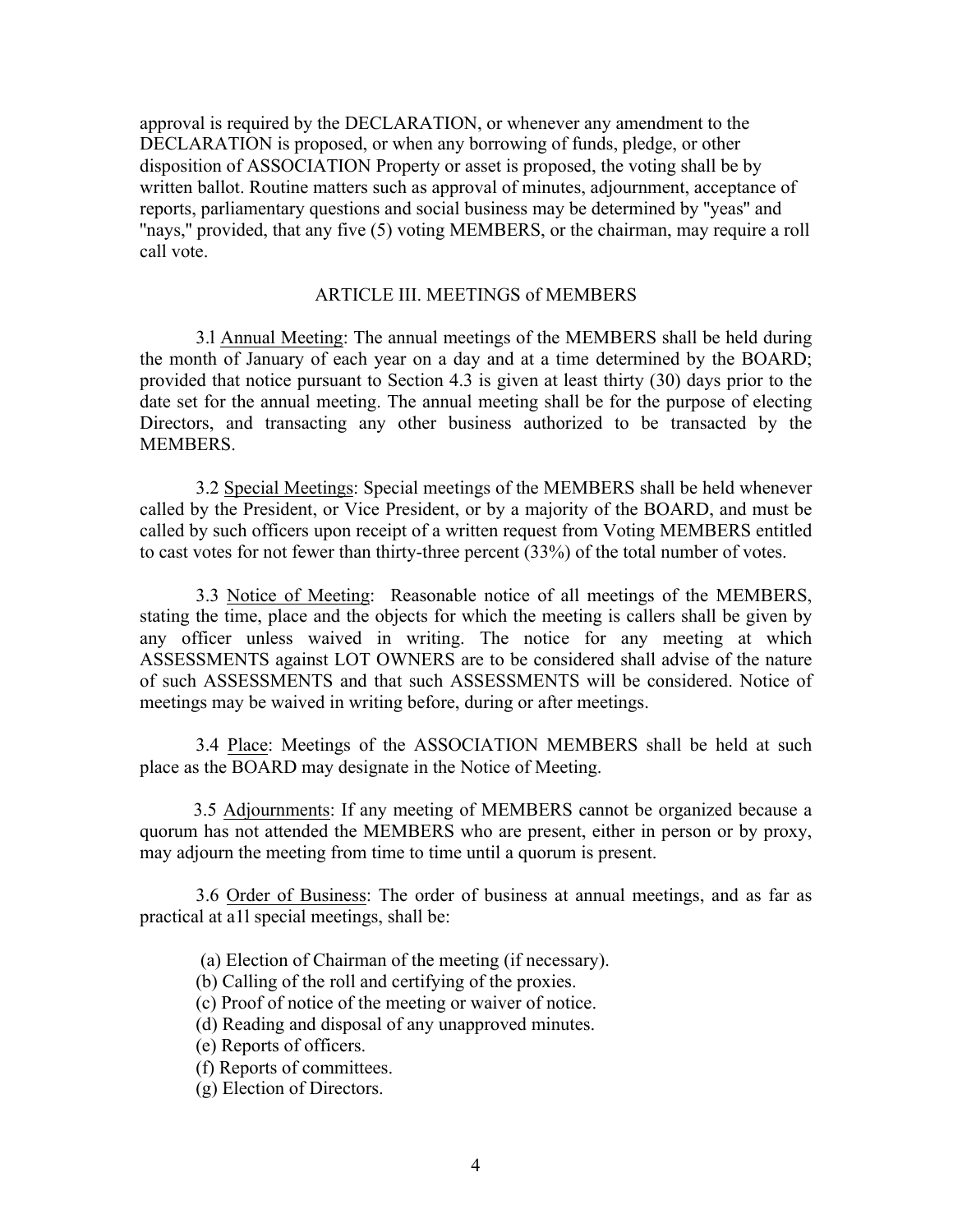(h) Unfinished business. (i) New business. (j) Announcements. (k) Adjournment.

3.7 Action Without Meetings Whenever the affirmative vote or approval of the MEMBERS is required or permitted by the DECLARATION or these BY-LAWS such action may be taken without a meeting if MEMBERS entitled to cast not fewer than seventy-five percent (75%) of the votes if such meeting were held, shall agree in writing that such action be taken and waive the necessity of such meeting. Provided, however, that if a greater percentage approval is required, then not less than such percentage must so agree in writing. Provided further that the DECLARATION, ARTICLES and these BY-LAWS may not be amended without a meeting. Notice of the action so taken shall be given in writing to all MEMBERS who did not approve such action in writing within twenty (20) days of such approval.

3.8 Proviso: Provided, however, that until the DECLARANT has terminated its control of the ASSOCIATION and its affairs in accordance with the DECLARATION, the proceedings of all meetings of the MEMBERS of the ASSOCIATION shall have no effect unless approved by the BOARD, except for the rights of the REGULAR MEMBERS to elect Directors.

### ARTICLE IV. DIRECTORS

4.l Number: The affairs of the ASSOCIATION shall be managed by a BOARD of not less than three (3) nor more than seven (7) Directors, the exact number to be determined by the MEMBERS from time to time.

4.2. Election of Directors. The election of Directors shall be conducted in the following manner:

(a) Election of Directors shall be held at the annual meeting of the MEMBERS. A nominating committee of not less than three (3) nor more than five (5) MEMBERS may be appointed by the BOARD not less than thirty (30) days prior to the annual meeting of the MEMBERS. The nominating committee shall nominate at least one (l) person for each Directorship. Other nominations may be made from the floor, and nominations for additional directorships, if any, created at the meeting shall be made from the floor.

(b) The election of directors shall be by ballots, unless dispensed with by unanimous consent and by a plurality of the votes cast, each person voting being entitled to cast his votes for each of as many nominees as there are vacancies to be filled. There shall be no cumulative voting.

(c) Any Director may be recalled and removed from office, with or without cause, by the vote or agreement in writing by a majority of votes entitled to be cast by all MEMBERS, including the DECLARANT. A special meeting of the ASSOCIATION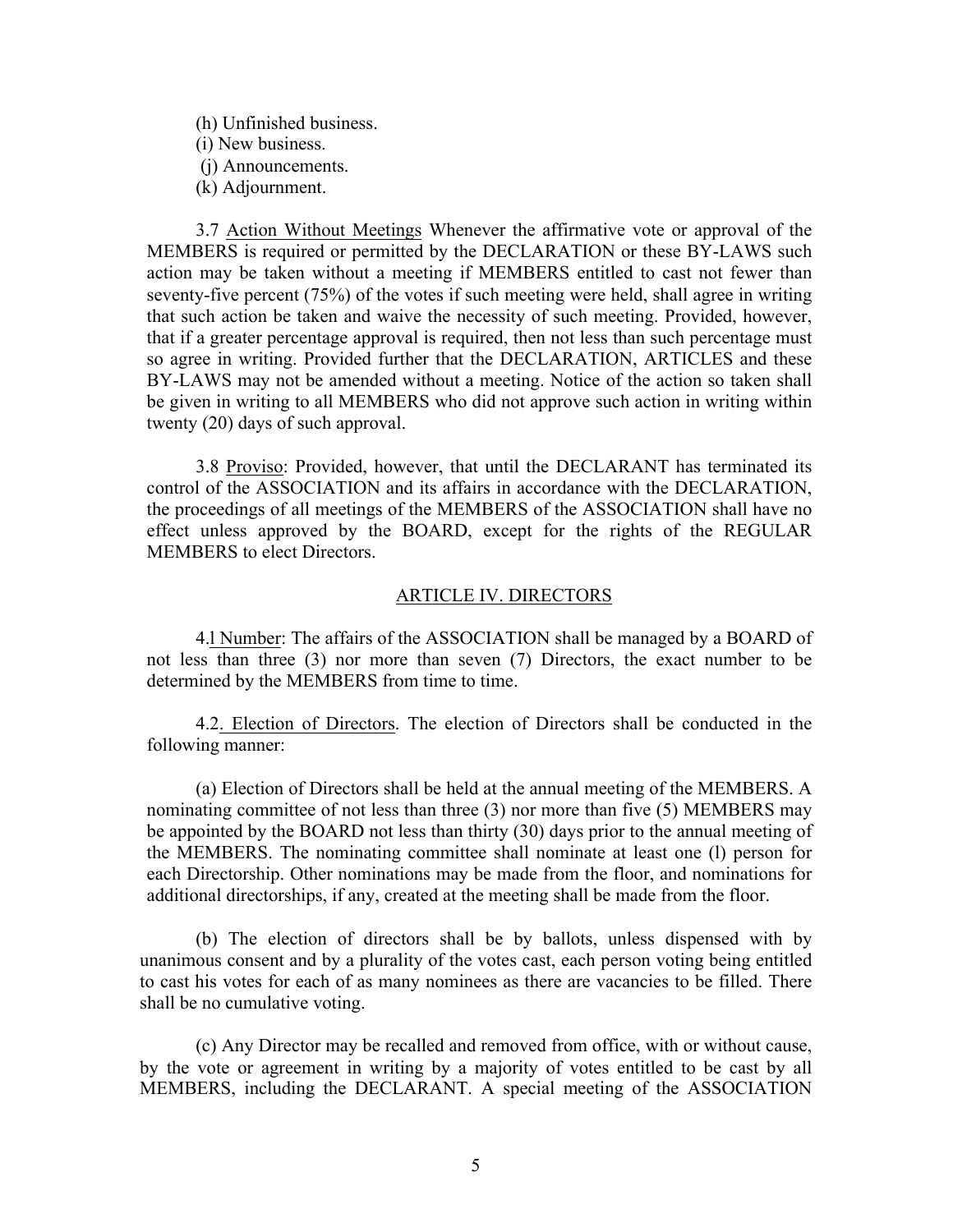MEMBERS to recall a member or members of the BOARD may be called by ten percent (10%) of the MEMBERS giving notice of the meeting as required for a meeting of ASSOCIATION MEMBERS, and the notice shall state the purpose of the meeting. The vacancy in the BOARD so created shall be filled by vote of the MEMBERS of the ASSOCIATION at the same meeting subject to Paragraph 5.2(d) below.

(d) The DECLARANT shall be vested with the power to designate the BOARD, the members of which need not be OWNERS of Lots and Units in ROSEDALE 6-A until such time as DECLARANT MEMBERSHIP ceases as provided in the DECLARATION. The power to designate is further subject to Paragraph 5.2(e) below. The initial BOARD shall serve until the first election of Directors.

4.3 Term: The term of each Director's service shall be for three (3) years from the time of election at a meeting of the MEMBERS and a Director can be reelected thereafter until his or her successor is duly elected and qualified, or until s/he is removed in the manner elsewhere provided.

4.4 Qualifications for Corporate or Partnership Owner: An officer of any corporate owner and a general partner of any partnership owner shall be deemed MEMBERS for the purposes of qualifying for election to the BOARD.

4.5 Vacancies: Except as otherwise provided herein, if the office of any Director becomes vacant, whether by reason of death, resignation, retirement, disqualification, incapacity, or otherwise, a majority of the remaining Directors shall select a successor, who shall hold the office for the unexpired term of Director s/he is replacing. Vacancies following removal of office pursuant to Section 5.2(c) shall be filled as therein provided.

4.6 Disqualification and Resignation: Any Director may resign at any time by sending written notice to the secretary of the ASSOCIATION. Such resignation shall take effect upon receipt by the Secretary, unless otherwise specified in the resignation. Any Director who is a MEMBER of the ASSOCIATION shall be deemed to have resigned if s/he transfers his or her Lot so that he ceases to be a MEMBER of the ASSOCIATION. After the DECLARANT has transferred control of the ASSOCIATION pursuant to the DECLARATION, more than three (3) consecutive unexcused absences from regular BOARD meetings shall be deemed a resignation, which shall be effective upon acceptance by the BOARD.

4.7 Voting: Al1 voting for the election of Directors shall be by Lot as provided in Article II hereof.

4.8 Organizational Meeting: The organizational meeting of a newly elected BOARD shall be held within twenty (20) days of its election, at such place and time as shall be fixed by the Directors at the meeting at which they were elected, and no further notice of the organization meeting shall be necessary.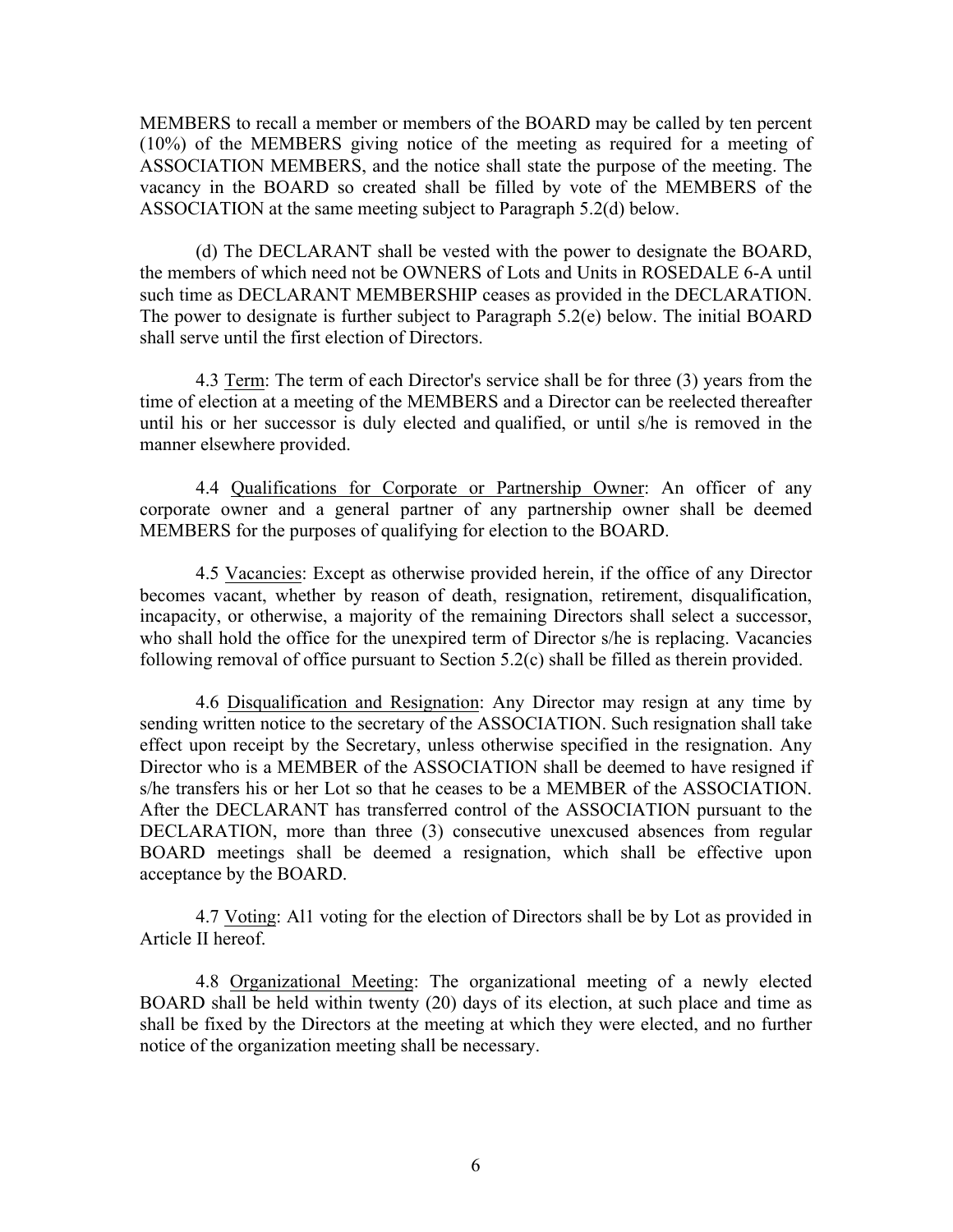4.9 Regular Meetings: The BOARD may, from time to time, establish a schedule of regular meetings to be held at such time and place as the BOARD may designate. Any regular scheduled meetings may be dispensed with upon written concurrence of not less than fifty-one percent (51%) of the members of the BOARD.

4.10 Special Meetings: Special Meetings of the Directors may be called by the President and must be called by the Secretary or an Assistant Secretary at the request of not less than twenty percent (20%) of the members of the BOARD.

4.11 Notice: Notice of each regular or special meeting shall be given to each Director personally or by mail, telephone or e-mail at least three (3) days prior to the meeting date. All notices shall state the time and place of the meeting, and if a special meeting, the purposes thereof. Any Director may waive notice of a meeting before, during or after the meeting and all such waivers shall be deemed equivalent to the giving of notice. Attendance by a Director at a meeting shall be deemed a waiver of Notice by him.

4.12 Quorum: A quorum at Directors' meetings shall consist of a majority of the entire BOARD. Members of the BOARD may participate in a meeting of the BOARD by means of a conference telephone or similar communications equipment by which all persons participating in the meeting can hear each other at the same time and participation by such means shall constitute presence in person at a meeting. The acts approved by a majority of those present at a meeting at which a quorum is present shall constitute the act of the BOARD; except where approval of a greater number of Directors is required by the DECLARATION or these BY-LAWS.

4.13 Adjourned Meeting: If, at any meeting of the BOARD, there be less than a quorum present, the majority of those present may adjourn the meeting from time to time until a quorum is present. At any adjourned meeting any business: that might have been transacted at the meeting as originally called may be transacted without further notice.

4.14 Joinder in Meeting bv Approval of Minutes: The joinder of a Director in the action of a meeting, by signing and concurring in the minutes thereof shall constitute the concurrence of such Director for the purpose of determining requisite majorities on any action taken and reflected in such minutes; provided such concurrence shall not be used to create a quorum. Directors may join in minutes under this section only after an open meeting, for the purposes herein provided.

4.15 Meetings Open: Meetings of the BOARD shall be open to all MEMBERS, and notices of such meeting shall be posted conspicuously forty-eight (48) hours in advance of such meeting for the attention of MEMBERS except in an emergency.

4.16 Presiding Officer: The presiding officer at Directors' meetings shall be the President. In the absence of the President, the Vice President shall preside. In the absence of both, the Directors present shall designate one of their members to preside'.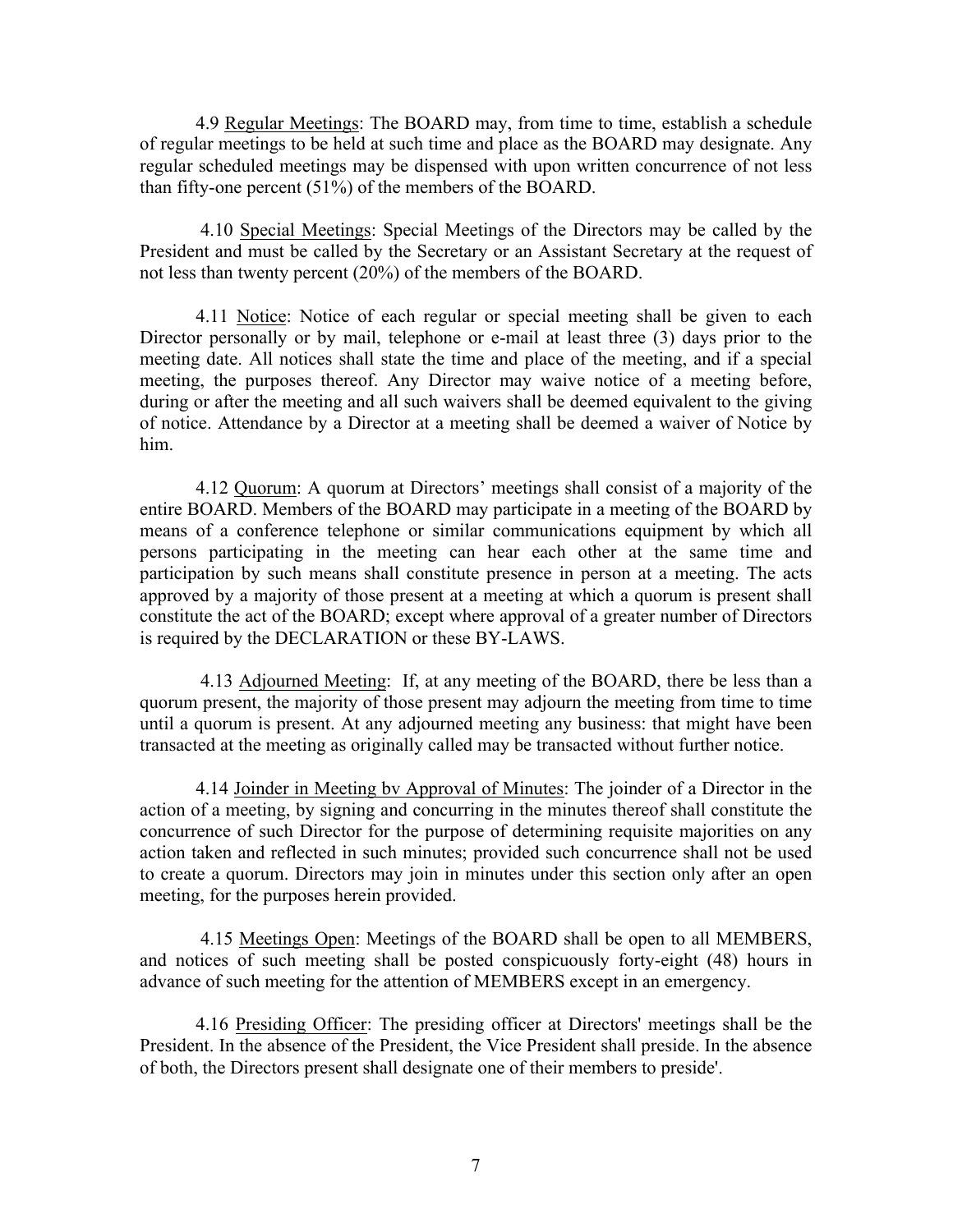4.17 Order of Business: The order of business of Directors' meetings shall be:

(a) Roll Call.

- (b) Proof of notice of meetings or waiver of notice.
- (c) Reading and disposal of any unapproved minutes.
- (d) Reports of officers and committees.
- (e) Election of officers, if any.
- (f) Unfinished business
- (g) New business.
- (h) Announcements.
- (i) Adjournment.

### ARTICLE V POWERS AND DUTIES OF BOARD OF DIRECTORS

The BOARD shall have all powers, authority, discretion and duties necessary for the administration and operation of ROSEDALE 6-A, the ASSOCIATION and ASSOCIATION PROPERTY, except as may be reserved or granted to the OWNERS, DECLARANT or a specific committee or committees of the ASSOCIATION by the DECLARATION, THE ARTICLES or these BY-LAWS.

# ARTICLE VI. OFFICERS

6.l Officers and Election: The officers of the ASSOCIATION shall be a President, who shall be a Director; a Vice President, who shall be a Director; a Treasurer, a Secretary and such other officers as may be determined from time to time by the BOARD all of whom shall be elected annually by the BOARD, and which officers may be removed by a majority vote of all Directors at any meeting. Any person may hold two (2) offices. The BOARD shall designate the powers and duties of such other officers as it may create.

6.2 President: The President shall be the chief executive officer of the ASSOCIATION. S/He shall have all of the powers and duties which are usually vested in the office of President of a Not for Profit Corporation; including but not limited to the power to appoint advisory committees from time to time, from among the MEMBERS or others as he may in his discretion determine appropriate, to assist in the conduct of the affairs of the ASSOCIATION. S/He shall serve as Chairman at all BOARD and Membership meetings.

6.3 Vice President: The Vice President shall, in the absence or disability of the President, exercise the powers and perform the duties of the President. S/He shall also generally assist the President, and exercise such other powers and perform such other duties as shall be prescribed by the Directors.

6.4 Secretary and Assistant Secretary'. The Secretary shall keep the minutes of all proceedings of the Directors and the MEMBERS. S/He shall attend to the giving and serving of all notice to the MEMBERS and Directors, and other notices required by law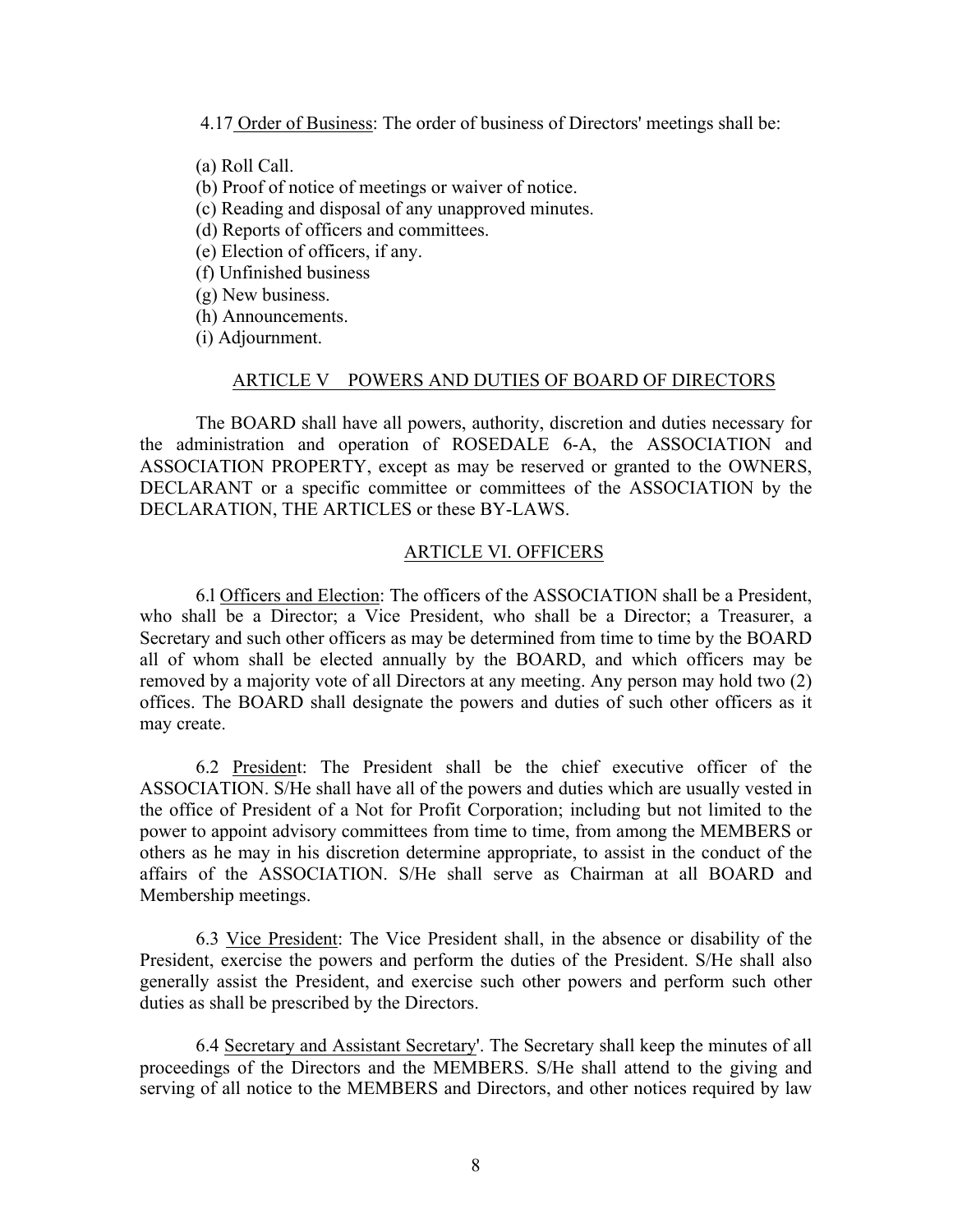and the DECLARATION documents. S/He shall keep the records of the ASSOCIATION, except those of the Treasurer, and shall perform all other duties incident to the office of Secretary of an ASSOCIATION, as may be required by the Directors or the President. The Assistant Secretary, if such office is created, shall perform the duties of the Secretary, when the Secretary is absent. The minutes of al1 meetings of the MEMBERS and the BOARD shall be kept in books available for inspection by MEMBERS, or their authorized representatives, and BOARD members at any reasonable time. All such records shall be retained for not less than seven (7) years.

6.5 Treasurer: The Treasurer shall have the custody of all the property of the ASSOCIATION, including funds, securities and evidences of indebtedness. S/He shall keep the books of the ASSOCIATION in accordance with good accounting practices and provide for collection of ASSESSMENTS and s/he shall perform all other duties incident to the Office of Treasurer.

6.6 Indemnification of Directors and Officers: Every Director and every officer of the ASSOCIATION shall be indemnified by the ASSOCIATION against all expenses and liabilities, including attorney's fees, reasonably incurred by or imposed upon him or her in connection with any proceeding to which s/he may be a party or on which s/he may become involved by reason of his or her being or having been a Director or officer of the ASSOCIATION, whether or not s/he is Director or officer at the time such expenses are incurred, except in such cases when the Director or officer is adjudged guilty of willful misfeasance or malfeasance in the performance of his or her duties. The foregoing right of indemnification shall be in addition to and not exclusive of all other rights to which such Director or officer may be entitled.

6.7 Term: An officer shall serve for three (3) years unless reelected. All officers shall hold office until their successors are chosen and qualify.

# ARTICLE VII. FISCAL MANAGEMENT

7.1 Fiscal Year: The fiscal year of the ASSOCIATION shall be from January 1 thru December 31.

7.2 Fiscal Management: The fiscal management of the ASSOCIATION shall be in accordance with generally accepted accounting principals, and accounting principals imposed by law, if any.

7.3 Budget: The BOARD shall adopt a budget for each calendar year that shall include the estimated funds required to defray the current expenses and to provide funds for reserves and funds for maintenance, repair replacement and improvement of the Common Areas and improvements thereon, and specifically proposed betterments and approved improvements.

7.4 Expenditures: All funds of the ASSOCIATION shall be expended only upon authorization of the BOARD. Approval of the budget shall be deemed authority to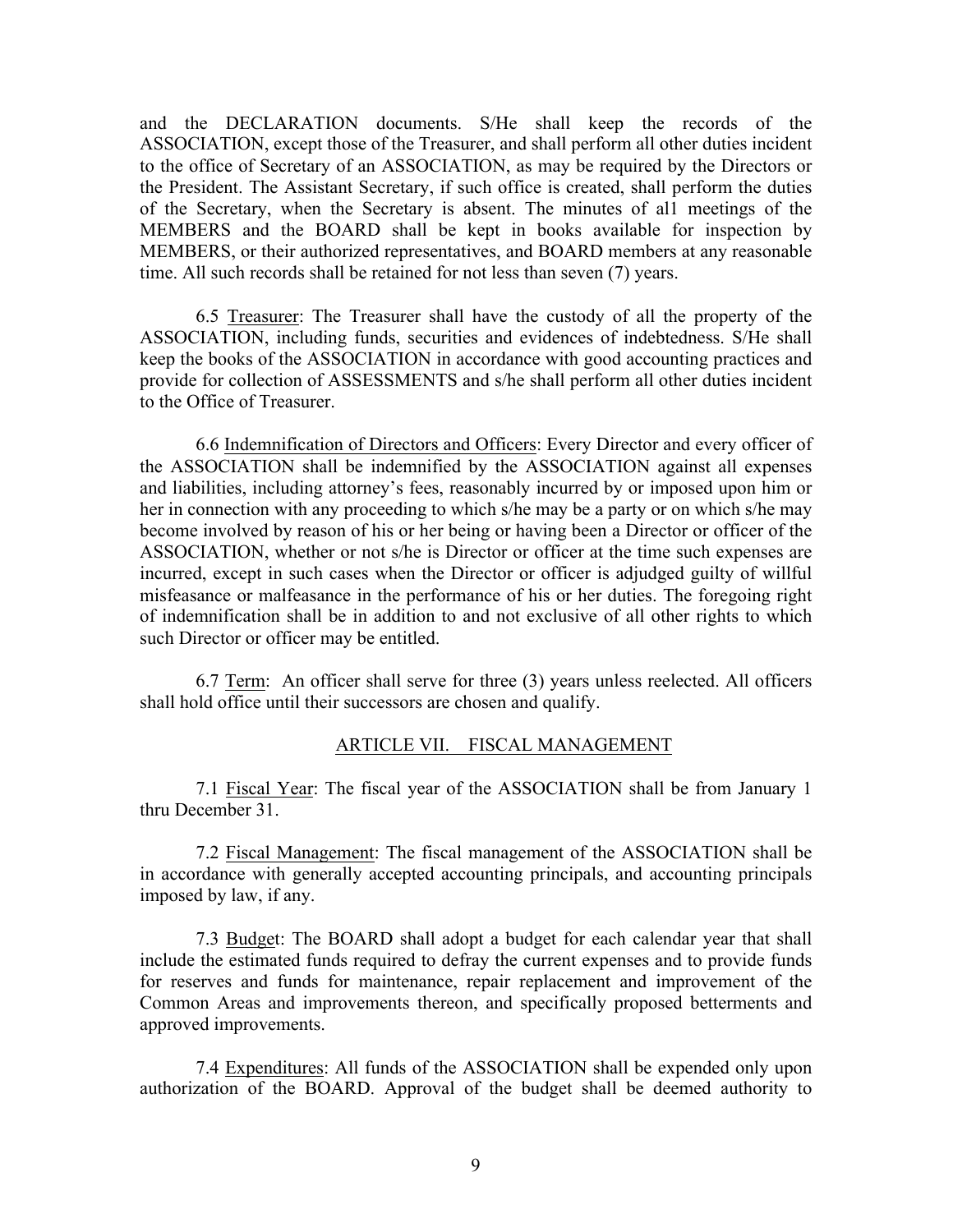expend funds for the items and contingency funds within the budget. Funds derived from SPECIAL ASSESSMENTS and funds in reserves shall be expended solely for the purpose for which such ASSESSMENT was made or reserve established. Contingency funds may be expended for any legitimate purpose by action of the BOARD.

7.5 Depository: The depository of the ASSOCIATION shall be such bank or banks as shall be designated from time to time by the Directors, and in which the moneys of the ASSOCIATION shall be deposited. Withdrawal of moneys from such accounts shall be only be by checks signed by such persons as are authorized by an appropriate resolution of the BOARD. Funds of the ASSOCIATION may be commingled or kept in separate accounts.

7.6 Quarterly Assessment. The Quarterly Assessment is due the first day of the first month of each quarter. If not received by the  $20<sup>th</sup>$  day of the first month of the quarter, a late charge of \$25.00 will be due on any payment received after that date within each quarter.

# ARTICLE VIII. PARLIAMENTARY RULES

Roberts Rules of Order, the latest edition, shall govern the conduct of the meetings of the ASSOCIATIOH, the BOARD and Committees of the ASSOCIATION when not in conflict with the DECLARATION, ARTICLES or these BY-LAWS.

#### ARTICLE IX. AMENDMENTS

These BY-LAWS may be amended by the Board of Directors of the ASSOCIATION at any regular or special meeting duly called for that purpose by the affirmative vote of an absolute majority of all votes entitled to be cast. No Amendment shall be made that is in conflict with the ARTICLES or the DECLARATION and no amendment may be made without the prior written consent and joinder of the DECTARANT during any period of time in which the DECLARANT owns any portion of ROSEDALE 6-A. Amendments to the BY-LAWS shall not be effective until they have been certified by an authorized officer of the ASSOCIATION and a copy of the Amendment is recorded in the books of the ASSOCIATION.

#### ARTICLE X. MISCELLANEOUS

X.1 Fences. The individual homeowner shall be responsible for the maintenance, repair, and replacement of any fence constructed between individual Units to afford privacy and protection of the individual Unit Owner's side and rear yards.

The provisions of these BY-LAWS shall be construed together with the DECLARATION and the ARTICLES. In the event of a conflict between the provisions hereof and the provisions of the DECLARATION, the provisions of the DECLARATION shall control. The provisions hereof shall be liberally construed to grant to the ASSOCIATION sufficient practical authority to operate the Subdivision.